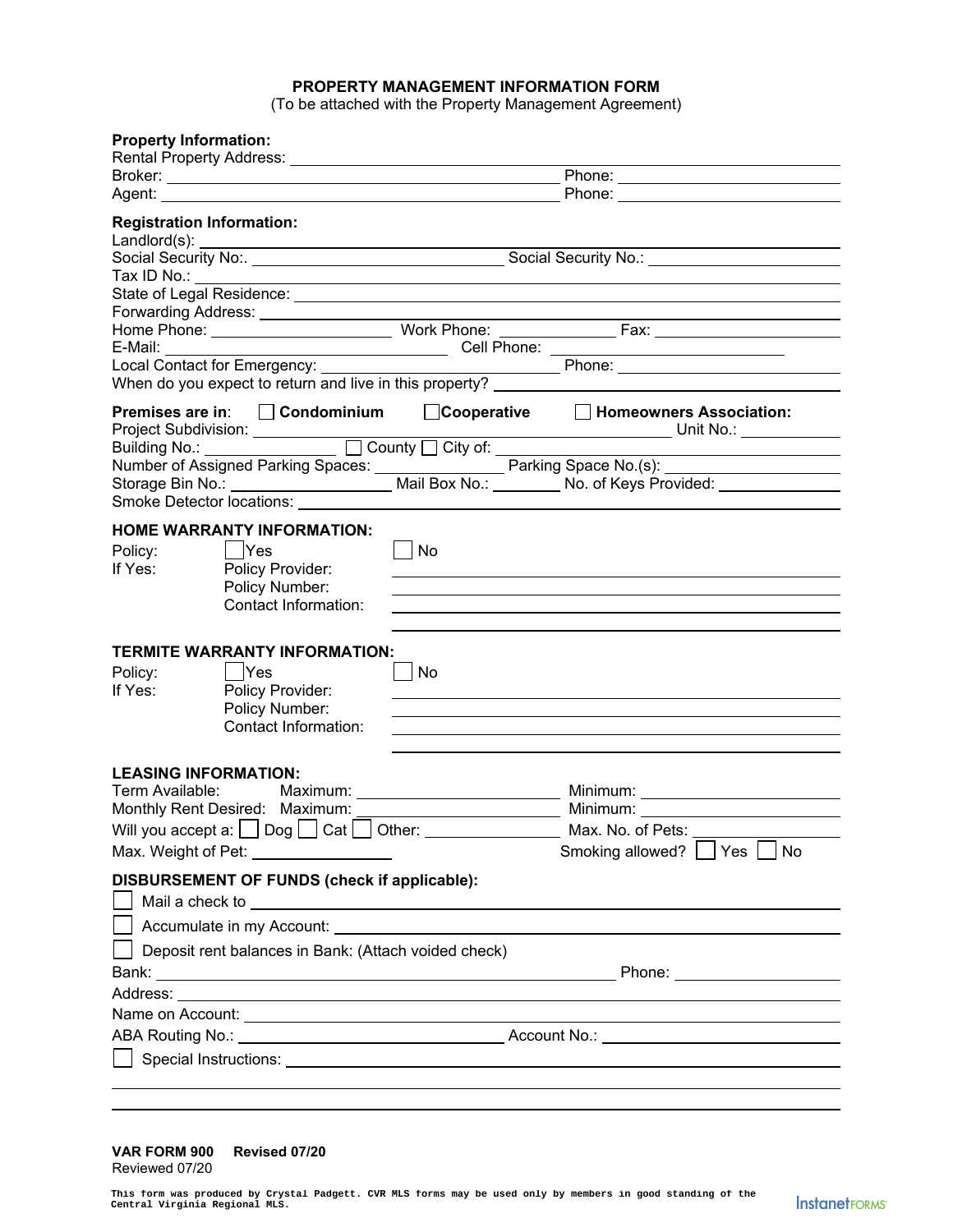## **MEMBERSHIP AND DUES:**

If Agent is to pay, Landlord must supply: payment books/cards/envelopes (if applicable).

Landlord must notify all applicable associations in writing of management agreement.

| Landrona maor nomy an approapio accoolations in whinig or management agroement.                                                                                                                                                |                                                                                                     |
|--------------------------------------------------------------------------------------------------------------------------------------------------------------------------------------------------------------------------------|-----------------------------------------------------------------------------------------------------|
| Address: ________________________                                                                                                                                                                                              |                                                                                                     |
|                                                                                                                                                                                                                                |                                                                                                     |
|                                                                                                                                                                                                                                |                                                                                                     |
|                                                                                                                                                                                                                                |                                                                                                     |
|                                                                                                                                                                                                                                |                                                                                                     |
|                                                                                                                                                                                                                                |                                                                                                     |
|                                                                                                                                                                                                                                |                                                                                                     |
|                                                                                                                                                                                                                                |                                                                                                     |
|                                                                                                                                                                                                                                |                                                                                                     |
|                                                                                                                                                                                                                                |                                                                                                     |
|                                                                                                                                                                                                                                |                                                                                                     |
|                                                                                                                                                                                                                                |                                                                                                     |
|                                                                                                                                                                                                                                |                                                                                                     |
|                                                                                                                                                                                                                                |                                                                                                     |
|                                                                                                                                                                                                                                |                                                                                                     |
|                                                                                                                                                                                                                                |                                                                                                     |
| Please provide a current copy of your association Bylaws/Rules and Regulations.                                                                                                                                                |                                                                                                     |
| <b>INSURANCE COVERAGE:</b>                                                                                                                                                                                                     |                                                                                                     |
| If not attached, a copy of the Insurance policy must be forwarded to Agent for retention in file.                                                                                                                              |                                                                                                     |
|                                                                                                                                                                                                                                |                                                                                                     |
|                                                                                                                                                                                                                                |                                                                                                     |
| Supersonal Liability: Insurance Agent: Supersonal Dennis Phone: Supersonal Liability: Insurance Agent: Supersonal Phone: Supersonal Liability: Insurance Agent: Supersonal Phone: Supersonal Phone: Supersonal Phone: Superson |                                                                                                     |
|                                                                                                                                                                                                                                |                                                                                                     |
|                                                                                                                                                                                                                                |                                                                                                     |
| <b>UTILITIES:</b>                                                                                                                                                                                                              | Solar Panel:     Yes     No                                                                         |
|                                                                                                                                                                                                                                |                                                                                                     |
|                                                                                                                                                                                                                                |                                                                                                     |
|                                                                                                                                                                                                                                |                                                                                                     |
|                                                                                                                                                                                                                                |                                                                                                     |
|                                                                                                                                                                                                                                |                                                                                                     |
| Location of main cut off valves: _____________                                                                                                                                                                                 |                                                                                                     |
|                                                                                                                                                                                                                                |                                                                                                     |
|                                                                                                                                                                                                                                |                                                                                                     |
|                                                                                                                                                                                                                                |                                                                                                     |
|                                                                                                                                                                                                                                |                                                                                                     |
|                                                                                                                                                                                                                                | <u> 1989 - Johann Stoff, amerikansk politiker (d. 1989)</u>                                         |
|                                                                                                                                                                                                                                |                                                                                                     |
|                                                                                                                                                                                                                                | the contract of the contract of the contract of the contract of the contract of the contract of the |
|                                                                                                                                                                                                                                |                                                                                                     |
| Attach copy of septic tank, septic field and distribution box locations.                                                                                                                                                       |                                                                                                     |
|                                                                                                                                                                                                                                |                                                                                                     |
|                                                                                                                                                                                                                                | Phone: _______________________                                                                      |